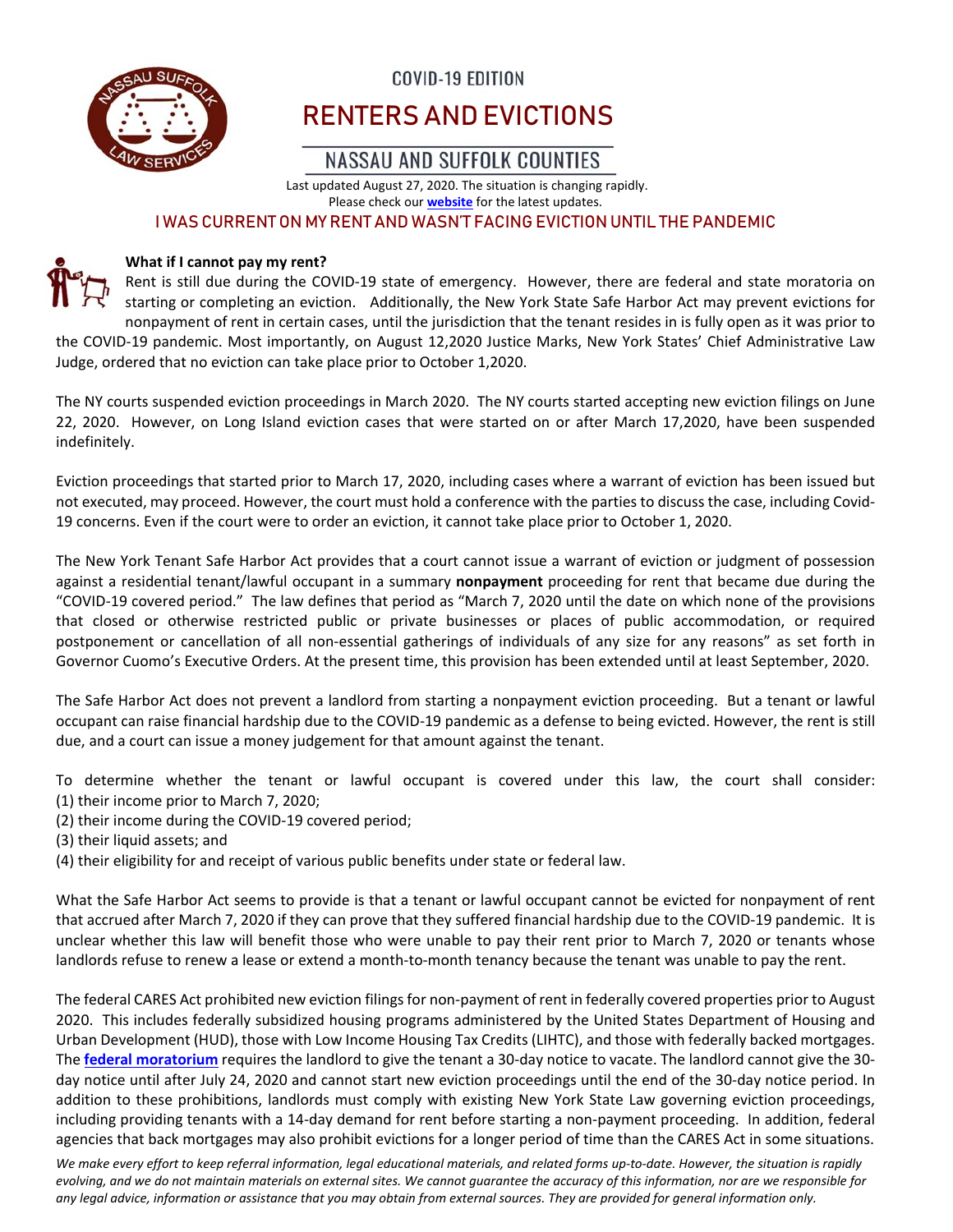The eviction moratoria are complicated and there are still unanswered questions about how the courts will apply them. If you have any questions as to how this affects you, please contact Nassau/Suffolk Law Services at (631) 232‐2400 (Suffolk) or (516) 292‐8100 (Nassau). You can also continue to check our website for further updates.



#### **Can my landlord charge late fees?**

New York State law passed last year prohibits landlords from seeking late fees in eviction proceedings. Late fees are only allowed where a written lease expressly allows it. The Governor's Executive Orders prohibit landlords from charging for late fees starting from March 20, 2020 through September 4, 2020.



What if I am able to pay the rent now, but can't get caught up on payments that I missed during the pandemic?

As explained in more detail above, the new Safe Harbor Act says that tenants who prove that they were unable to pay rent during the COVID‐19 pandemic because of a financial hardship face a money judgment for rent owed during these months, but should not be evicted. However, a tenant can be evicted for non‐payment of rent that occurs after the COVID state of emergency is lifted.

Landlords may try to apply rent payments to the earliest month of rent owed. For example, if you missed your rental payments for April through July, but start paying your rent again in August, your landlord may try to apply that payment to your April rent.

Tenants who were unable to pay rent during the state of emergency may want to earmark future payments for the month in which they are made.

- If you pay your rent by check, just note that the payment is for the current month in the memo line of the check.
- If you pay in cash, you should get a receipt with the month that you are paying for noted on the receipt. If the landlord won't provide a receipt, then you should not pay in cash.
- If you pay by money order, you should keep a copy of the actual money order that you give to your landlord (not just the receipt stub) which shows that the money order was earmarked for the current month.

This will clarify that the tenant only missed rent payments during the state of emergency.



#### **My landlord served me with an eviction petition. What should I expect?**

Whether you received papers starting an eviction proceeding prior to the courts shutting down in March or more recently, all court deadlines in eviction cases were suspended until at least September 4, 2020. However, conferences can take place in cases filed before March 17, 2020. These proceedings will take place by phone or internet to the extent necessary to protect public health.

If you are experiencing a COVID‐19 related hardship you may be able to present thisto the court as a defense against eviction under the NY eviction moratorium and the New York State Safe Harbor Act. Gather evidence of your hardship to show the court once your case is scheduled. That evidence should include:

- Proof of your household income prior to March 7, 2020 and your household income after March 7, 2020,
- Any unemployment benefits you and other members of your household are receiving,
- Banks statements and any other financial records indicating assets,
- Documentation that you or other members are receiving public assistance (I.e.: SNAP, HEAP or cash assistance from DSS), SSI, SSD or New York State Disability payments.

Contact Nassau Suffolk Law Services to see if you are eligible for additional assistance or visit our website for more information**.**



**What should I do if my landlord asks me to prove that I am experiencing a financial hardship? Please see this detailed FAQ from the Met Council on Housing.** 

We make every effort to keep referral information, legal educational materials, and related forms up-to-date. However, the situation is rapidly evolving, and we do not maintain materials on external sites. We cannot quarantee the accuracy of this information, nor are we responsible for any legal advice, information or assistance that you may obtain from external sources. They are provided for general information only.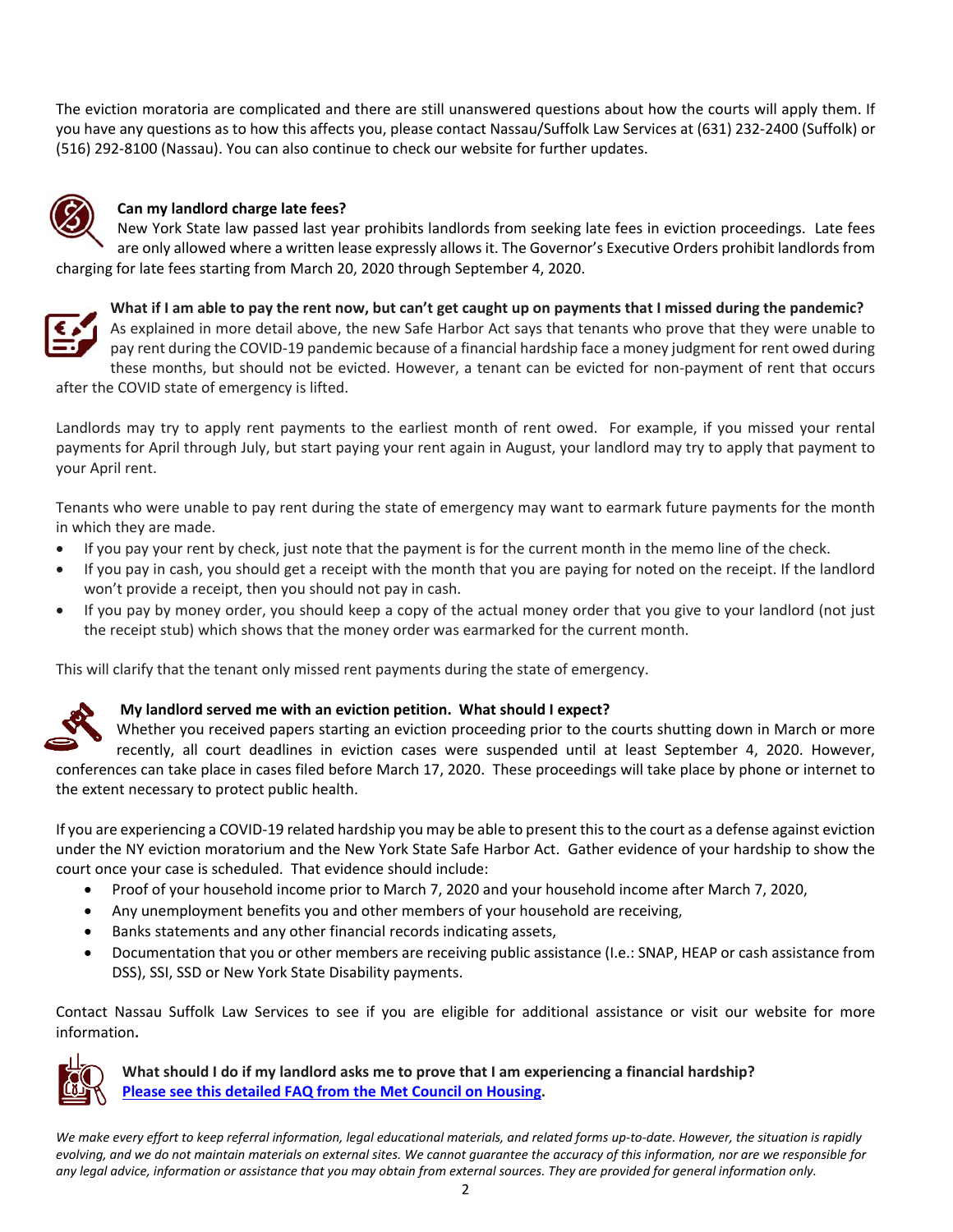## I WAS ALREADY FACING EVICTION BEFORE THE PANDEMIC



## **My eviction proceeding began before the courts suspended eviction proceedings. What is happening with those cases?**

All eviction cases pending when the suspension order was issued were adjourned by the Court until the end of August, 2020. These cases may now proceed. However, the court must first hold a conference to discuss COVID‐19 related issues and the status of the case. The court should refer any unrepresented defendants to legal services providers like Nassau Suffolk Law Services.

You can check for the next, tentatively scheduled court date on the **e‐courts website**. Click on the links to look up your case (by name or preferably by index number).

Most eviction proceedings on Long Island are in the District Courts, though some are in Village, Justice or Town courts, primarily on the eastern end of Suffolk County. If you have an eviction case in a Village, Justice or Town Court, please *call the court* or Nassau Suffolk Law Services if you have questions about the status of your case.

The courts' website may not immediately update the new court date. Don't worry if it is still showing the court appearance on a date that has passed.



### I received a 14-day eviction notice from the sheriff before the Statewide shutdown in March 2020. When will **the Sheriff be able to evict me from my home?**

Justice Lawrence K. Marks, issued a memorandum order on August 12, 2020, stating that no residential evictions may take place before October 1, 2020. Even if you received a 14‐day notice from the Sheriff prior to March 17, 2020, the court must also hold a new conference before you can be evicted. If you receive a 14 day notice from the Sheriff and believe that you are entitled to a stay of that eviction due to the eviction moratorium, you may file an Order to Show Cause with the court seeking a stay of eviction until that time.

If you have any questions as to how this affects you, please contact Nassau/Suffolk Law Services at (631) 232‐2400 (Suffolk) or (516) 292‐8100 (Nassau). You can also continue to check our website for further updates.